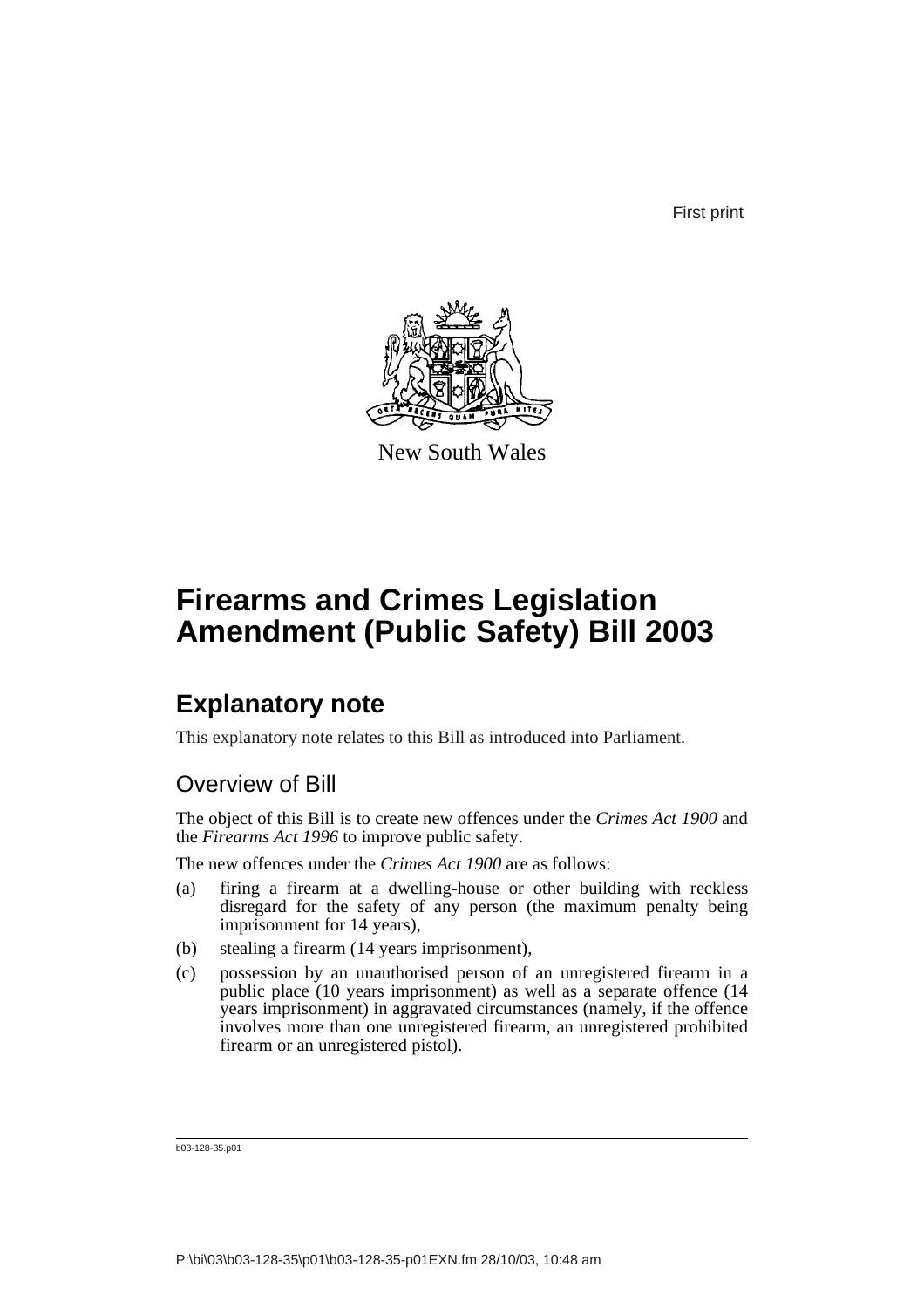Explanatory note

The new offences under the *Firearms Act 1996* are as follows:

- (a) selling a firearm part to an unauthorised person (5 years imprisonment) as well as a separate offence (10 years imprisonment) of selling a firearm part that relates to any kind of prohibited firearm or pistol,
- (b) selling firearm parts illegally on an ongoing basis (20 years imprisonment),
- (c) using a false document (such as a document that purports to be a firearm licence or permit) in order to obtain a firearm (10 years imprisonment).

The Bill also makes other miscellaneous amendments (including amendments of a consequential nature) to the *Crimes Act 1900* and the *Firearms Act 1996* as well as to the *Criminal Procedure Act 1986* and the *Firearms (General) Regulation 1997*.

### Outline of provisions

**Clause 1** sets out the name (also called the short title) of the proposed Act.

**Clause 2** provides for the commencement of the proposed Act on a day or days to be appointed by proclamation.

**Clause 3** is a formal provision that gives effect to the amendments to the *Crimes Act 1900* set out in Schedule 1.

**Clause 4** is a formal provision that gives effect to the amendments to the *Firearms Act 1996* set out in Schedule 2.

**Clause 5** is a formal provision that gives effect to the amendments to the *Criminal Procedure Act 1986* and the *Firearms (General) Regulation 1997* set out in Schedule 3.

### **Schedule 1 Amendment of Crimes Act 1900**

**Schedule 1** [1] makes it clear, for the purposes of the existing offences under the Act in relation to firearms as well as for the purposes of the new offence under proposed section 93I, that being in a public place includes being in a vehicle or vessel that is in a public place.

**Schedule 1 [2]** creates a new offence under proposed section 93GA of firing a firearm at a dwelling-house or other building with reckless disregard for the safety of any person. The maximum penalty for the new offence is imprisonment for 14 years.

**Schedule 1 [3]** creates a new offence under proposed section 93I of possession by an unauthorised person of an unregistered firearm in a public place. The maximum penalty for the new offence is imprisonment for 10 years. A separate

Explanatory note page 2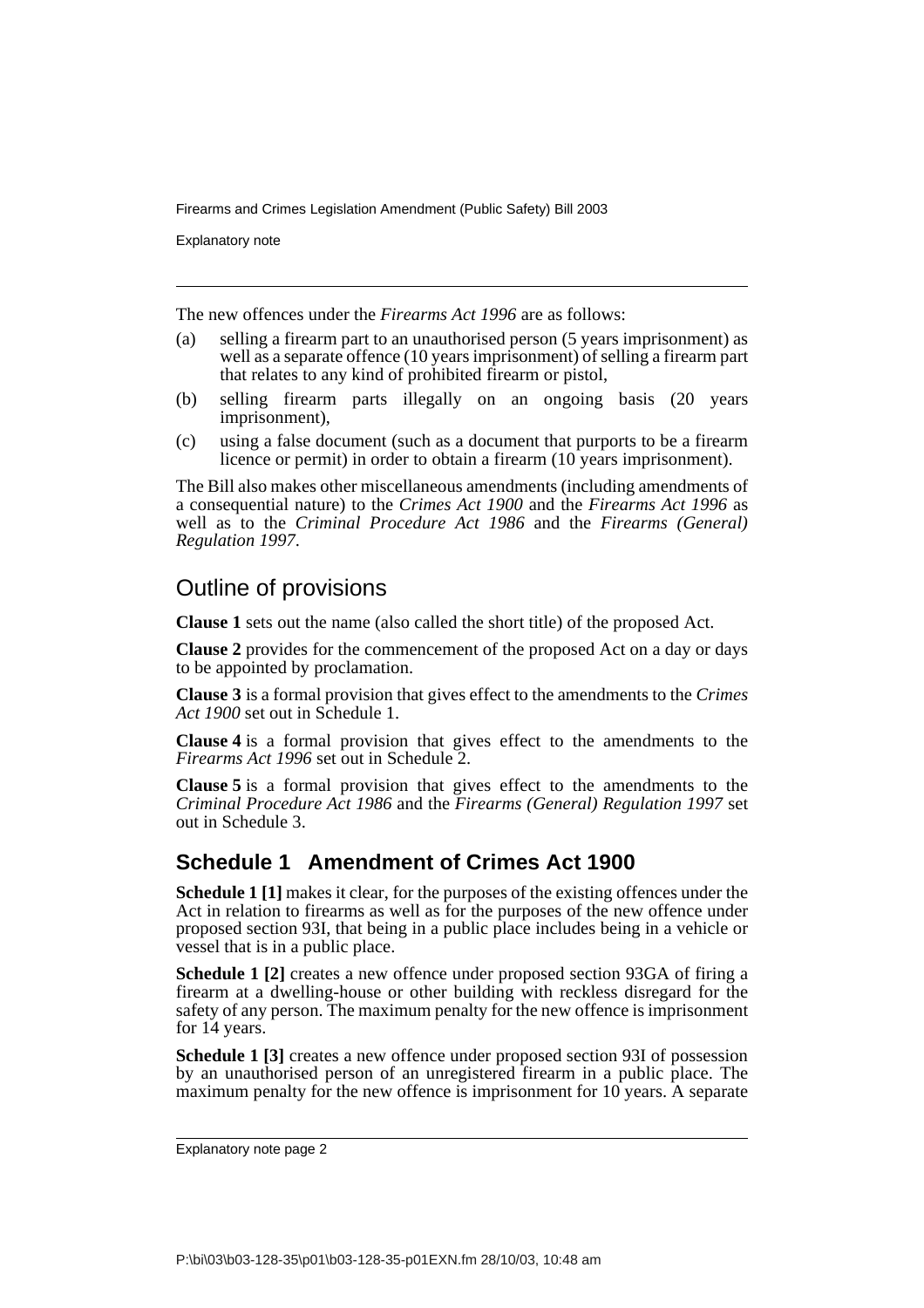Explanatory note

offence is also created (imprisonment for 14 years) if the offence is committed in circumstances of aggravation (namely, more than one unregistered firearm is involved or the unregistered firearm is a prohibited firearm or a pistol).

**Schedule 1 [4]** creates a new offence under proposed section 154D of stealing a firearm. The maximum penalty for the new offence is imprisonment for 14 years.

### **Schedule 2 Amendment of Firearms Act 1996**

**Schedule 2 [1]** inserts proposed section 50AA to make it an offence for an unauthorised person to purchase a firearm part (the maximum penalty for the offence is imprisonment for 5 years). A separate offence is also created (imprisonment for 10 years) if a person purchases a firearm part that relates to any kind of prohibited firearm or pistol that the person is not authorised to possess.

**Schedule 2** [2] modifies the existing offence under section 51B of selling firearms illegally on an ongoing basis so that the 3 occasions of sale that constitute the offence may occur over any consecutive period of 12 months (rather than any period of 30 days as currently provided under section 51B).

**Schedule 2 [3]** inserts proposed sections 51BA and 51BB. Proposed section 51BA makes it an offence to sell a firearm part to an unauthorised person (imprisonment for 5 years). A separate offence is also created (imprisonment for 10 years) if the firearm part relates to any kind of prohibited firearm or pistol. Proposed section 51BB creates an offence of selling firearm parts illegally on an ongoing basis (ie if a person contravenes proposed section 51BA on 3 or more separate occasions over any consecutive period of 12 months). The maximum penalty for the offence under proposed section 51BB is imprisonment for 20 years (which is the same penalty for the existing offence under section 51B of selling firearms illegally on an ongoing basis).

**Schedule 2 [4]** omits the existing offence of forging or fraudulently altering a firearms licence or permit (which has a maximum penalty of 50 penalty units or imprisonment for 2 years, or both). **Schedule 2 [5]** inserts a note that refers to the existing offence under section 300 of the *Crimes Act 1900* of making a false document (such as a forged firearms licence or permit) which has a maximum penalty of imprisonment for 10 years.

**Schedule 2 [6]** inserts proposed section 71A to make it an offence to use a false document (such as a forged or fraudulently altered firearms licence or permit) with the intention of obtaining a firearm. The maximum penalty for the offence is imprisonment for 10 years.

Explanatory note page 3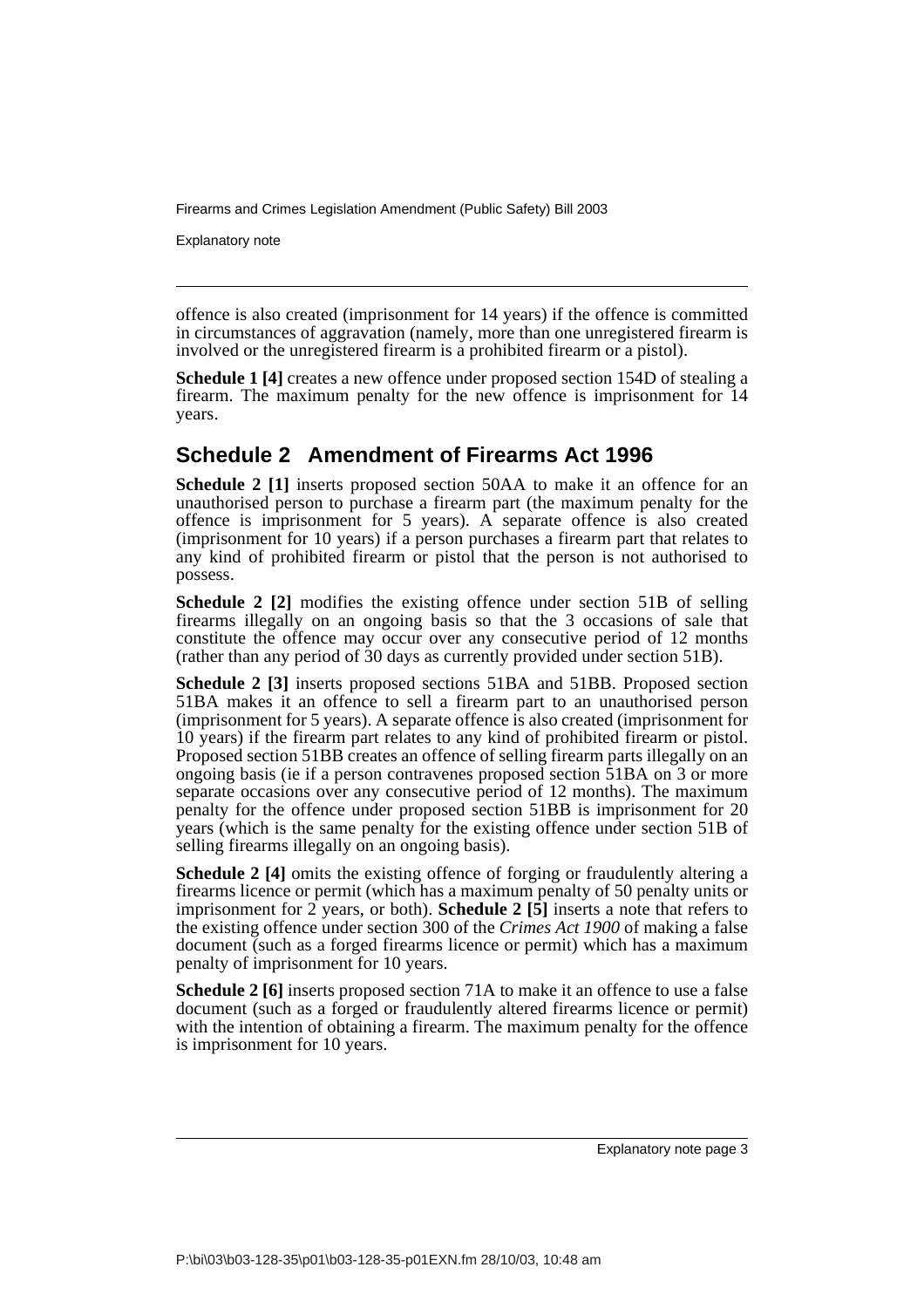Explanatory note

**Schedule 2 [7] and [8]** provide for the manner in which the new offences are to be dealt with.

**Schedule 2 [9]** will enable the Commissioner of Police to delegate the Commissioner's function of providing certificate evidence of certain matters in the ordinary manner.

**Schedule 2 [10] and [11]** provide for matters of a savings and transitional nature.

### **Schedule 3 Amendment of other legislation**

**Schedule 3.1** amends the *Criminal Procedure Act 1986* to specify the penalty for certain indictable offences under the *Firearms Act 1996* when they are dealt with summarily and also to specify the indictable offences created under the proposed Act that are to be dealt with summarily (unless the prosecution elects otherwise).

**Schedule 3.2 [1]** amends the *Firearms (General) Regulation 1997* to require a licence or permit holder to notify the Commissioner of the address where the holder keeps his or her firearms and also to notify the Commissioner of any change to that address.

**Schedule 3.2 [2]** is a consequential amendment.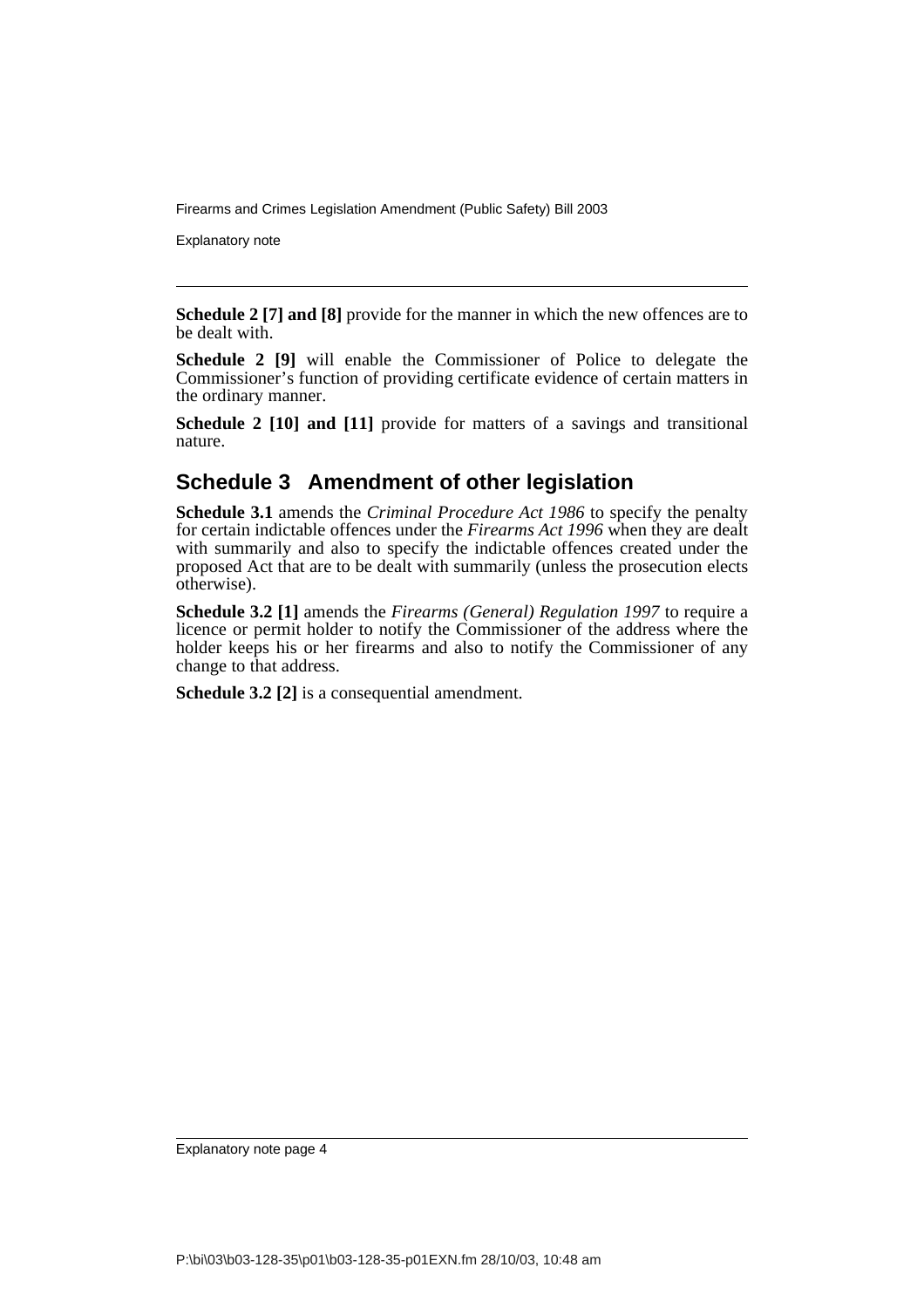First print



New South Wales

# **Firearms and Crimes Legislation Amendment (Public Safety) Bill 2003**

### **Contents**

|            |                                      | Page |
|------------|--------------------------------------|------|
|            | Name of Act                          |      |
| 2          | Commencement                         |      |
| 3          | Amendment of Crimes Act 1900 No 40   | 2    |
| 4          | Amendment of Firearms Act 1996 No 46 | 2    |
| 5          | Amendment of other legislation       | 2    |
| Schedule 1 | Amendment of Crimes Act 1900         | 3    |
| Schedule 2 | Amendment of Firearms Act 1996       | 5    |
| Schedule 3 | Amendment of other legislation       |      |

b03-128-35.p01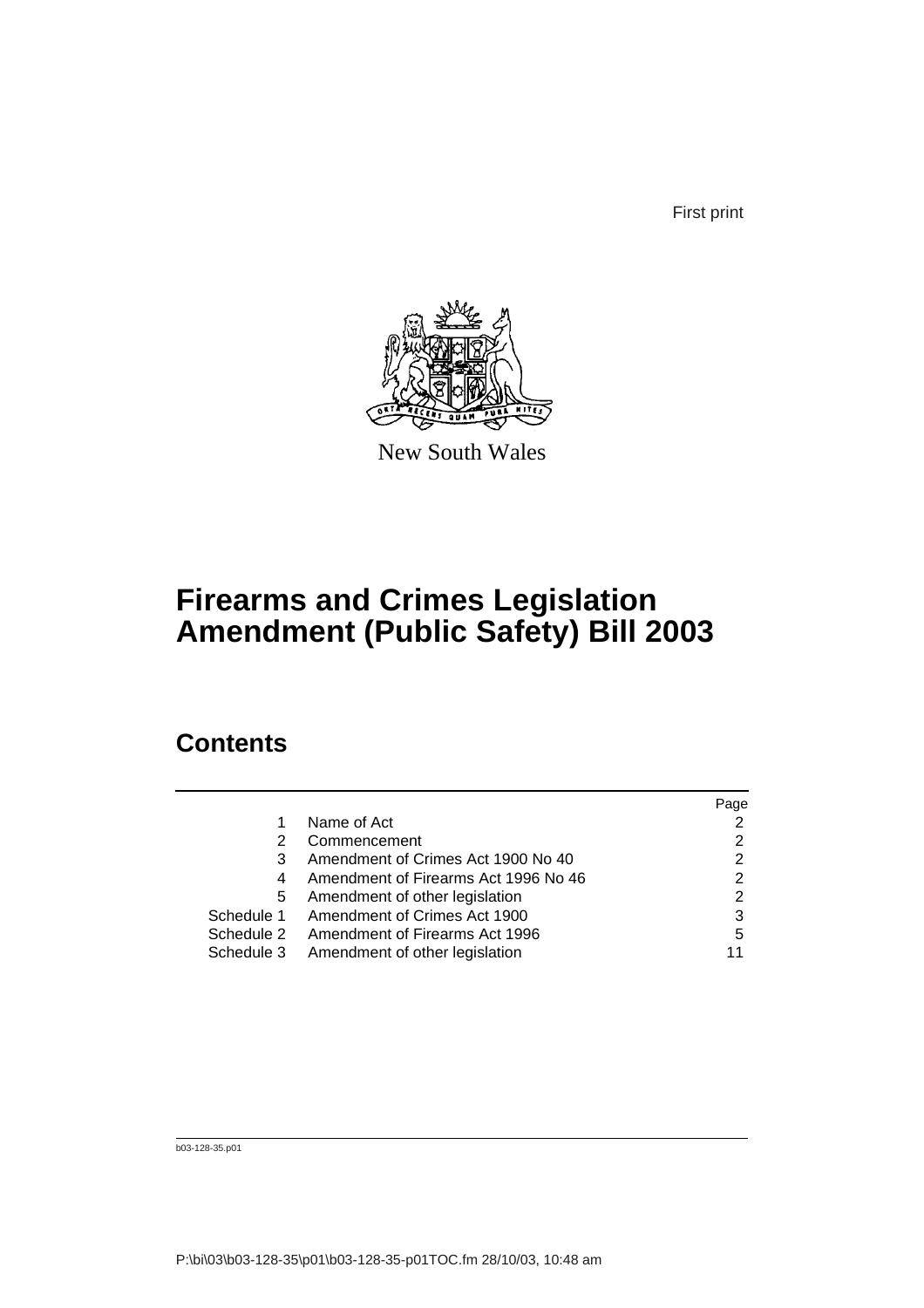**Contents** 

Page

Contents page 2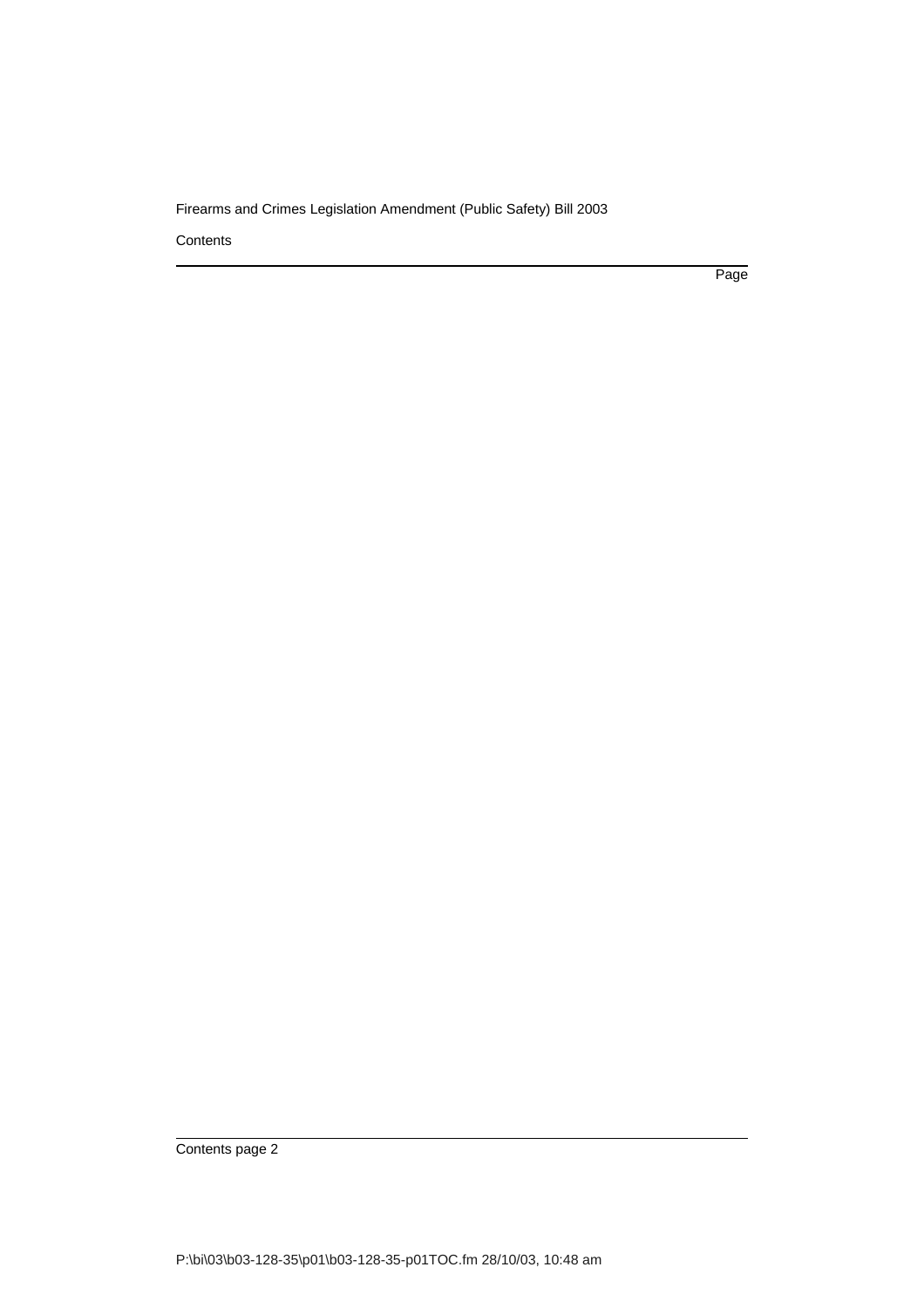

New South Wales

# **Firearms and Crimes Legislation Amendment (Public Safety) Bill 2003**

No , 2003

#### **A Bill for**

An Act to amend the *Crimes Act 1900* and the *Firearms Act 1996* to create additional offences in relation to firearms; and for other purposes.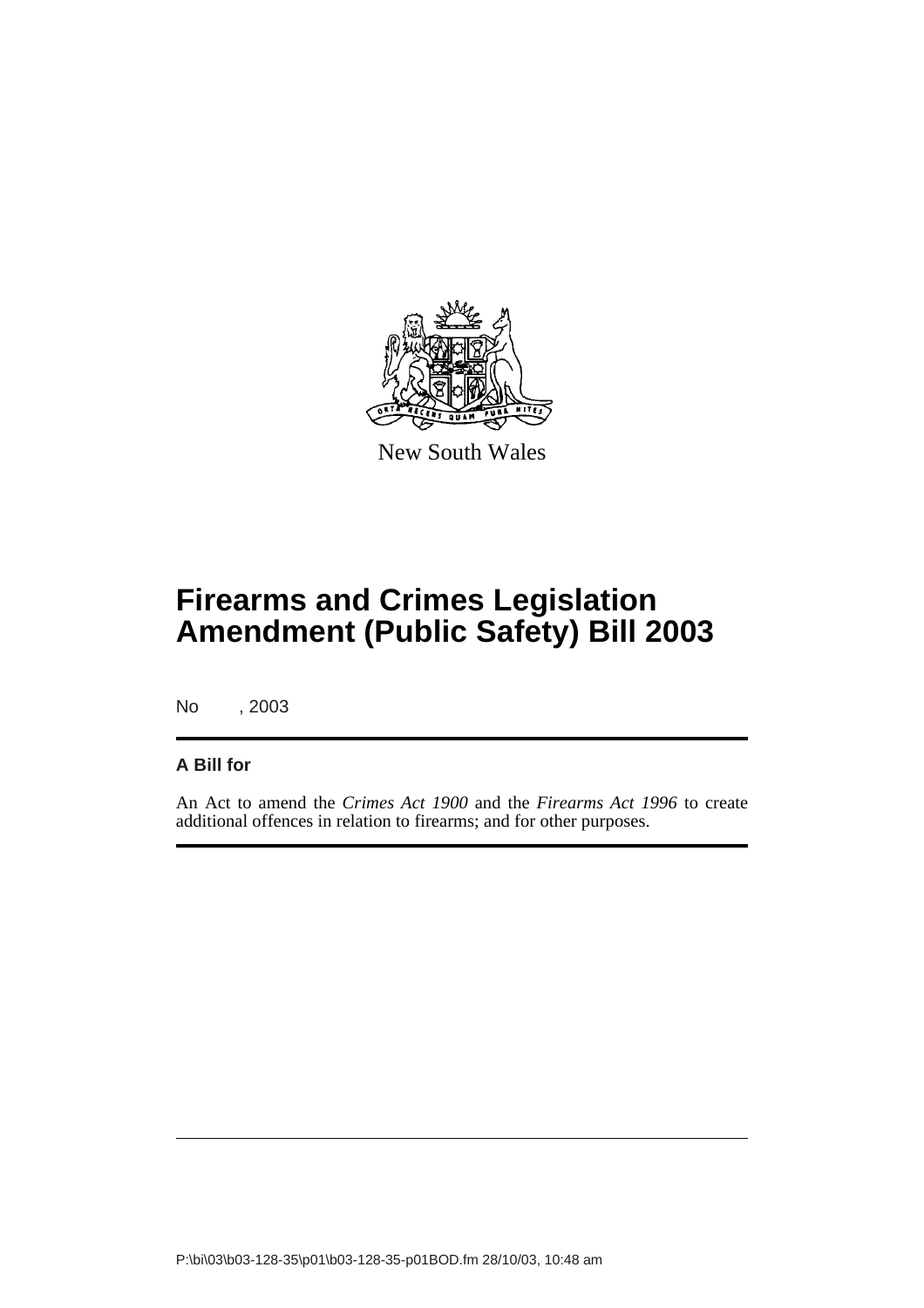<span id="page-7-4"></span><span id="page-7-3"></span><span id="page-7-2"></span><span id="page-7-1"></span><span id="page-7-0"></span>

| The Legislature of New South Wales enacts: |                                                                                                |                     |
|--------------------------------------------|------------------------------------------------------------------------------------------------|---------------------|
| 1                                          | Name of Act                                                                                    | 2                   |
|                                            | This Act is the Firearms and Crimes Legislation Amendment<br>(Public Safety) Act 2003.         | 3<br>4              |
| $\mathbf{2}$                               | <b>Commencement</b>                                                                            | 5                   |
|                                            | This Act commences on a day or days to be appointed by<br>proclamation.                        | 6<br>$\overline{7}$ |
| 3                                          | Amendment of Crimes Act 1900 No 40                                                             | 8                   |
|                                            | The <i>Crimes Act 1900</i> is amended as set out in Schedule 1.                                | 9                   |
| 4                                          | Amendment of Firearms Act 1996 No 46                                                           | 10 <sup>1</sup>     |
|                                            | The Firearms Act 1996 is amended as set out in Schedule 2.                                     | 11                  |
| 5                                          | Amendment of other legislation                                                                 | 12                  |
|                                            | The Act and the regulation specified in Schedule 3 are amended as<br>set out in that Schedule. | 13<br>14            |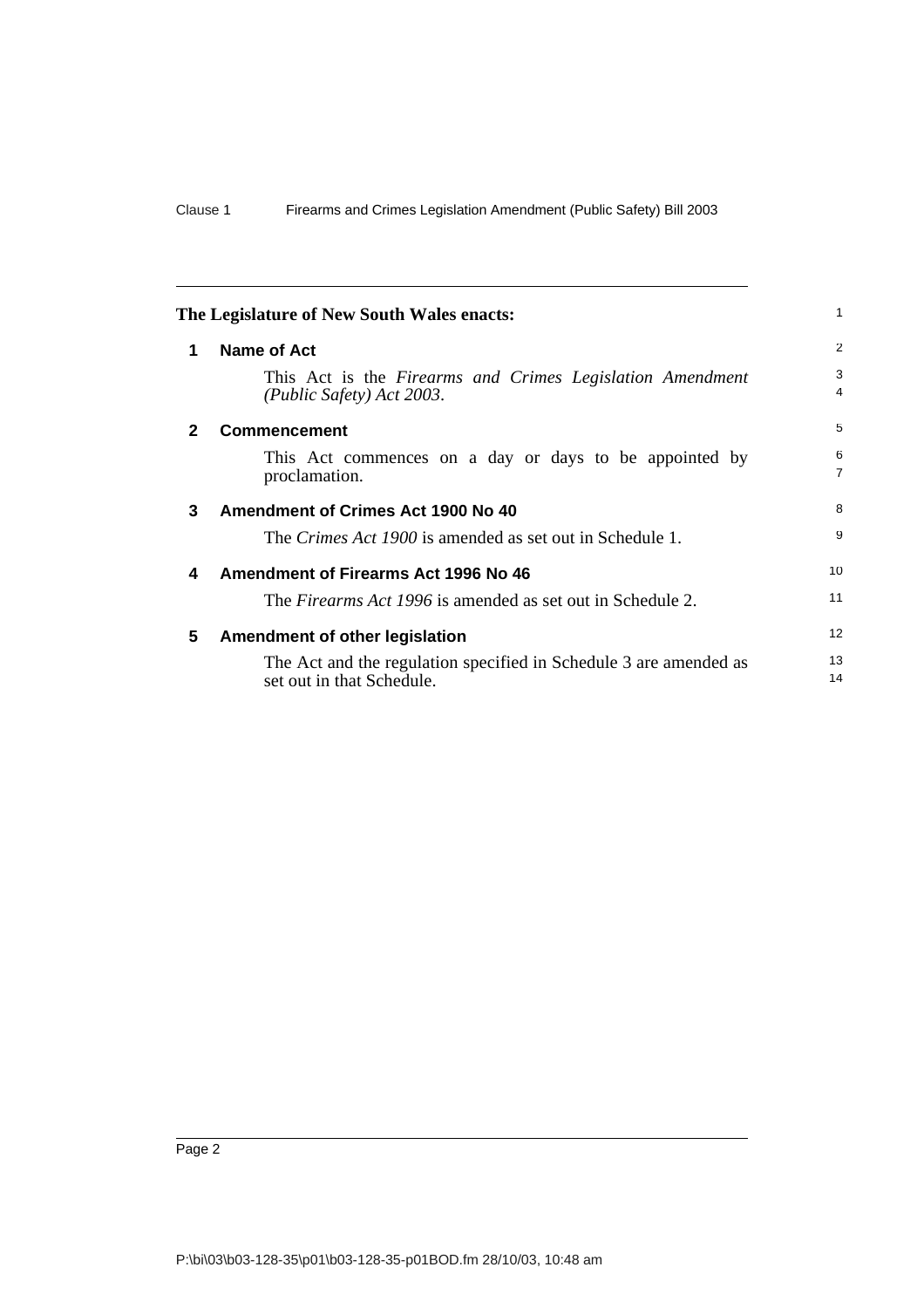Amendment of Crimes Act 1900 Schedule 1

J.

<span id="page-8-0"></span>

|       |                           |                     | <b>Schedule 1 Amendment of Crimes Act 1900</b><br>(Section 3)                                                                                                                                                                                                                                                                                                                                                             | $\mathbf{1}$<br>2                      |
|-------|---------------------------|---------------------|---------------------------------------------------------------------------------------------------------------------------------------------------------------------------------------------------------------------------------------------------------------------------------------------------------------------------------------------------------------------------------------------------------------------------|----------------------------------------|
| $[1]$ |                           | <b>Section 93F</b>  |                                                                                                                                                                                                                                                                                                                                                                                                                           | 3                                      |
|       |                           |                     | Omit the section. Insert instead:                                                                                                                                                                                                                                                                                                                                                                                         | 4                                      |
|       | 93F                       |                     | Interpretation                                                                                                                                                                                                                                                                                                                                                                                                            | 5                                      |
|       |                           | (1)                 | In this Part:                                                                                                                                                                                                                                                                                                                                                                                                             | 6                                      |
|       |                           |                     | <i>firearm, pistol</i> and <i>prohibited firearm</i> have the same<br>meanings as in the Firearms Act 1996.                                                                                                                                                                                                                                                                                                               | $\overline{7}$<br>8                    |
|       |                           |                     | <i>unregistered firearm</i> means a firearm that is not registered<br>under the <i>Firearms Act 1996</i> .                                                                                                                                                                                                                                                                                                                | 9<br>10 <sup>10</sup>                  |
|       |                           | (2)                 | For the purposes of this Part, a person who is in a vehicle or<br>vessel in a public place is taken to be in that place.                                                                                                                                                                                                                                                                                                  | 11<br>12                               |
|       |                           | (3)                 | In subsection $(2)$ , <i>vehicle</i> includes a caravan or anything else<br>constructed to be drawn by a vehicle or animal.                                                                                                                                                                                                                                                                                               | 13<br>14                               |
| $[2]$ |                           | <b>Section 93GA</b> |                                                                                                                                                                                                                                                                                                                                                                                                                           | 15                                     |
|       | Insert after section 93G: |                     |                                                                                                                                                                                                                                                                                                                                                                                                                           |                                        |
|       | 93GA                      |                     | Firing at dwelling-houses or buildings                                                                                                                                                                                                                                                                                                                                                                                    | 17                                     |
|       |                           | (1)                 | A person who fires a firearm at a dwelling-house or other<br>building with reckless disregard for the safety of any person<br>is liable to imprisonment for 14 years.                                                                                                                                                                                                                                                     | 18<br>19<br>20                         |
|       |                           | (2)                 | In the prosecution of an offence under this section, it is not<br>necessary to prove that a person was actually placed in danger<br>by the firing of the firearm.                                                                                                                                                                                                                                                         | 21<br>22<br>23                         |
|       |                           | (3)                 | If, on the trial of a person for an offence under this section, the<br>jury is not satisfied that the accused is guilty of the offence but<br>is satisfied on the evidence that the person is guilty of an<br>offence under section 93G or 93H, it may find the person not<br>guilty of the offence charged but guilty of an offence under<br>section 93G or 93H, and the accused is liable to punishment<br>accordingly. | 24<br>25<br>26<br>27<br>28<br>29<br>30 |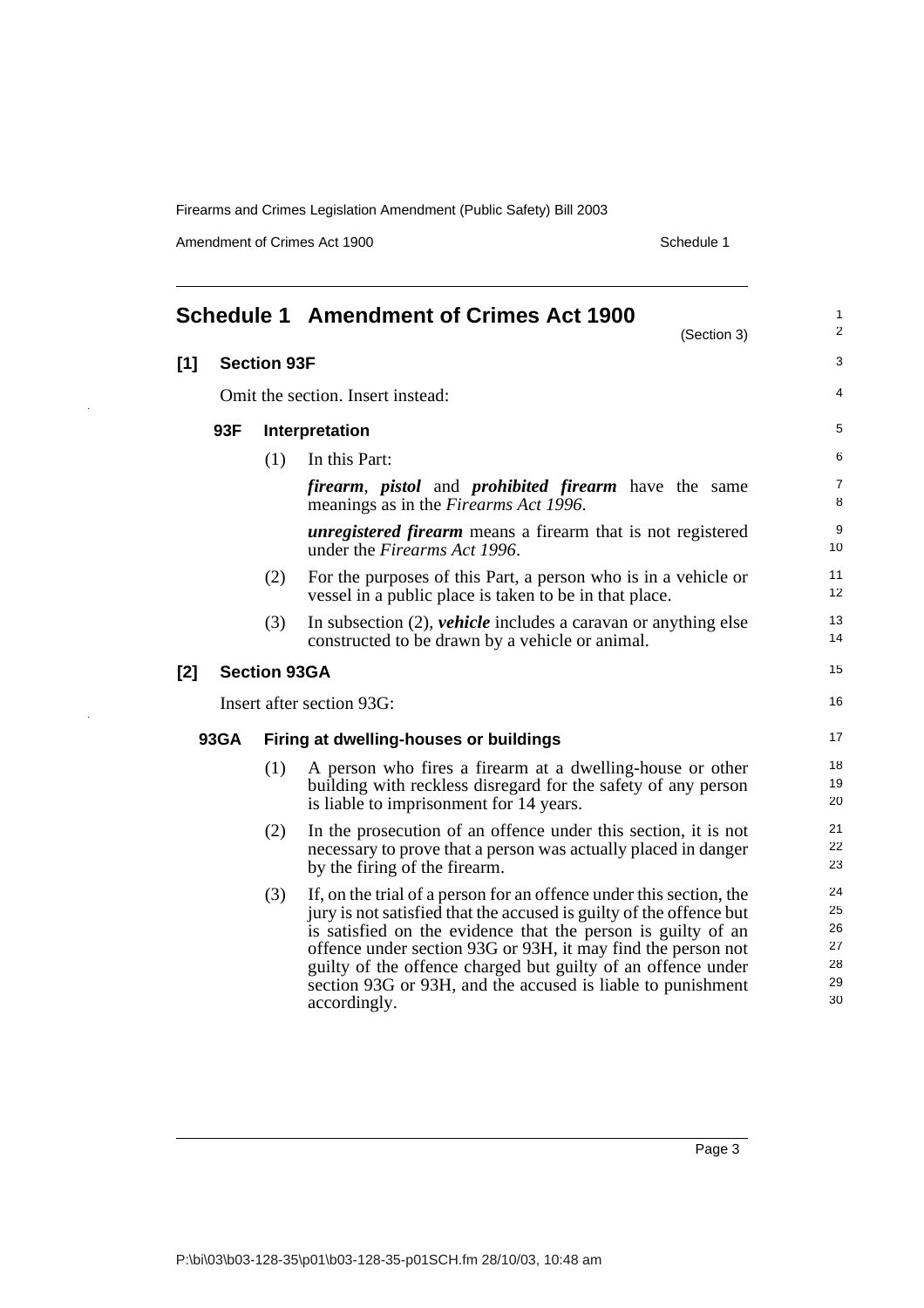Schedule 1 Amendment of Crimes Act 1900

| $[3]$                            | <b>Section 931</b> |                           |                                                                                                                                                                                                                                                          | 1                         |  |  |
|----------------------------------|--------------------|---------------------------|----------------------------------------------------------------------------------------------------------------------------------------------------------------------------------------------------------------------------------------------------------|---------------------------|--|--|
|                                  |                    | Insert after section 93H: |                                                                                                                                                                                                                                                          |                           |  |  |
|                                  | 931                |                           | Possession of unregistered firearm in public place                                                                                                                                                                                                       | 3                         |  |  |
|                                  |                    | (1)                       | A person who:                                                                                                                                                                                                                                            | 4                         |  |  |
|                                  |                    |                           | possesses an unregistered firearm in a public place, and<br>(a)                                                                                                                                                                                          | 5                         |  |  |
|                                  |                    |                           | is not authorised under the Firearms Act 1996 to<br>(b)<br>possess the firearm,                                                                                                                                                                          | 6<br>$\overline{7}$       |  |  |
|                                  |                    |                           | is liable to imprisonment for 10 years.                                                                                                                                                                                                                  | 8                         |  |  |
|                                  |                    | (2)                       | A person is guilty of an offence under this subsection if the<br>person commits an offence under subsection (1) in<br>circumstances of aggravation. A person convicted of an<br>offence under this subsection is liable to imprisonment for 14<br>years. | 9<br>10<br>11<br>12<br>13 |  |  |
|                                  |                    | (3)                       | For the purposes of subsection $(2)$ , an offence under<br>subsection $(1)$ is committed in <i>circumstances of aggravation</i><br>if the offence involves the possession:                                                                               | 14<br>15<br>16            |  |  |
|                                  |                    |                           | of more than one unregistered firearm, or<br>(a)                                                                                                                                                                                                         | 17                        |  |  |
|                                  |                    |                           | of an unregistered firearm that is a pistol, or<br>(b)                                                                                                                                                                                                   | 18                        |  |  |
|                                  |                    |                           | of an unregistered firearm that is a prohibited firearm.<br>(c)                                                                                                                                                                                          | 19                        |  |  |
| [4]                              |                    | <b>Section 154D</b>       |                                                                                                                                                                                                                                                          | 20                        |  |  |
|                                  |                    |                           | Insert after section 154C:                                                                                                                                                                                                                               | 21                        |  |  |
| 154D<br><b>Stealing firearms</b> |                    |                           |                                                                                                                                                                                                                                                          | 22                        |  |  |
|                                  |                    | (1)                       | A person who steals a firearm is liable to imprisonment for 14<br>years.                                                                                                                                                                                 | 23<br>24                  |  |  |
|                                  |                    | (2)                       | In this section:                                                                                                                                                                                                                                         | 25                        |  |  |
|                                  |                    |                           | <i>firearm</i> has the same meaning as in the <i>Firearms Act 1996</i> .                                                                                                                                                                                 | 26                        |  |  |
|                                  |                    |                           |                                                                                                                                                                                                                                                          |                           |  |  |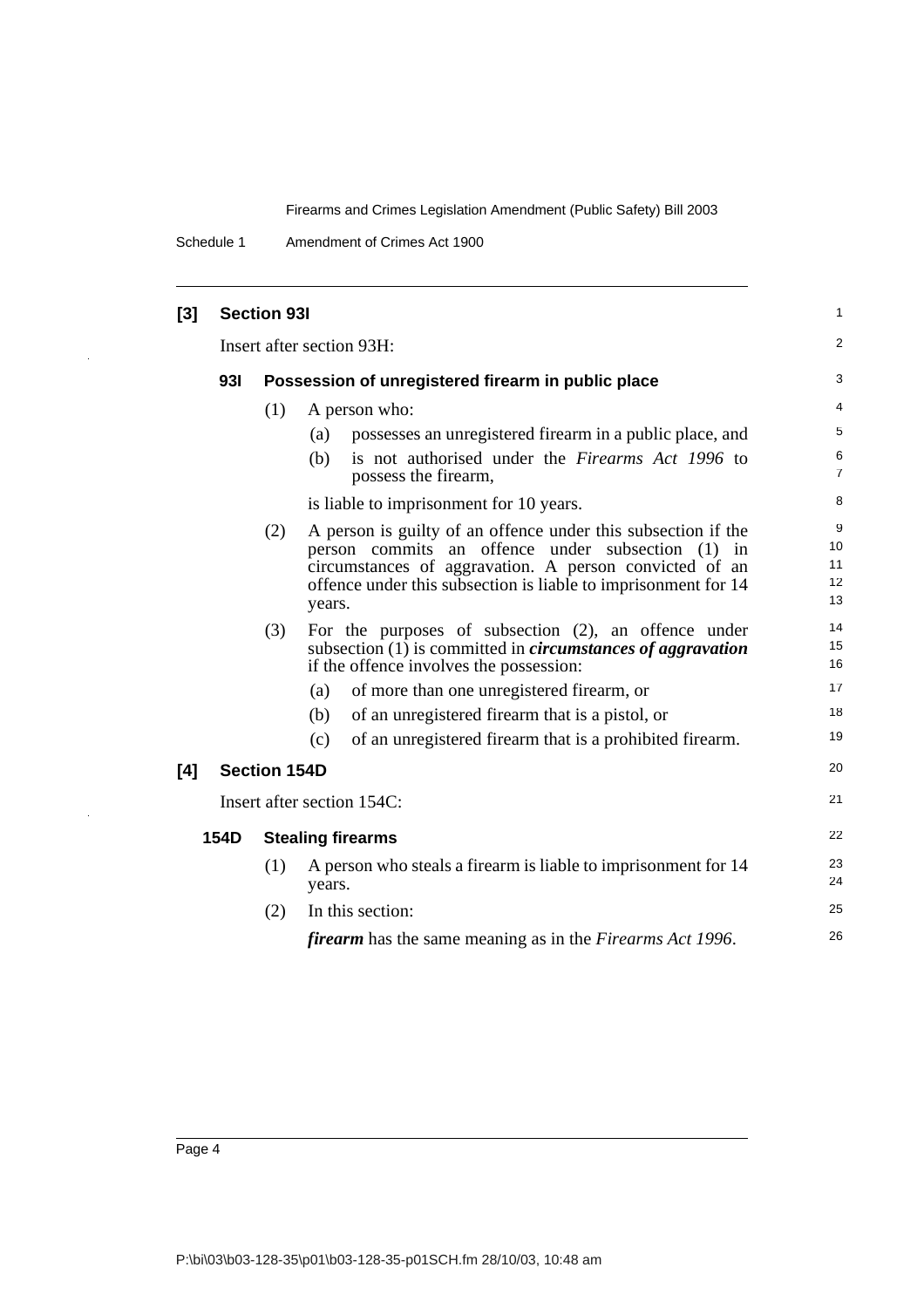Amendment of Firearms Act 1996 Schedule 2

l,

<span id="page-10-0"></span>

|       |                     |     | <b>Schedule 2 Amendment of Firearms Act 1996</b><br>(Section 4)                                                                                                                                                                                                                                                                                                                                                           | $\mathbf{1}$<br>$\overline{2}$         |
|-------|---------------------|-----|---------------------------------------------------------------------------------------------------------------------------------------------------------------------------------------------------------------------------------------------------------------------------------------------------------------------------------------------------------------------------------------------------------------------------|----------------------------------------|
| [1]   | <b>Section 50AA</b> |     |                                                                                                                                                                                                                                                                                                                                                                                                                           | 3                                      |
|       |                     |     | Insert after section 50:                                                                                                                                                                                                                                                                                                                                                                                                  | 4                                      |
|       | <b>50AA</b>         |     | <b>Purchase of firearm parts</b>                                                                                                                                                                                                                                                                                                                                                                                          | 5                                      |
|       |                     | (1) | A person must not purchase a firearm part unless the person:                                                                                                                                                                                                                                                                                                                                                              | 6                                      |
|       |                     |     | is the holder of a licence or permit for the kind of<br>(a)<br>firearm to which the firearm part relates, or                                                                                                                                                                                                                                                                                                              | $\overline{7}$<br>8                    |
|       |                     |     | is authorised by a permit to purchase the firearm part.<br>(b)                                                                                                                                                                                                                                                                                                                                                            | 9                                      |
|       |                     |     | Maximum penalty: imprisonment for 5 years.                                                                                                                                                                                                                                                                                                                                                                                | 10                                     |
| (2)   |                     |     | A person must not purchase a firearm part that relates to any<br>kind of prohibited firearm or pistol unless the person:                                                                                                                                                                                                                                                                                                  | 11<br>12                               |
|       |                     |     | is the holder of a licence or permit for that kind of<br>(a)<br>prohibited firearm or pistol, or                                                                                                                                                                                                                                                                                                                          | 13<br>14                               |
|       |                     |     | is authorised by a permit to purchase the firearm part.<br>(b)                                                                                                                                                                                                                                                                                                                                                            | 15                                     |
|       |                     |     | Maximum penalty: imprisonment for 10 years.                                                                                                                                                                                                                                                                                                                                                                               | 16                                     |
|       |                     | (3) | If, on the trial of a person for an offence under subsection $(2)$ ,<br>the jury is not satisfied that the accused is guilty of the offence<br>but is satisfied on the evidence that the person is guilty of an<br>offence under subsection $(1)$ , it may find the person not guilty<br>of the offence charged but guilty of an offence under<br>subsection (1), and the accused is liable to punishment<br>accordingly. | 17<br>18<br>19<br>20<br>21<br>22<br>23 |
| $[2]$ |                     |     | Section 51B Selling firearms on an ongoing basis                                                                                                                                                                                                                                                                                                                                                                          | 24                                     |
|       |                     |     | Omit "during any period of 30 consecutive days" from section 51B (1).                                                                                                                                                                                                                                                                                                                                                     | 25                                     |
|       |                     |     | Insert instead "over any consecutive period of 12 months".                                                                                                                                                                                                                                                                                                                                                                | 26                                     |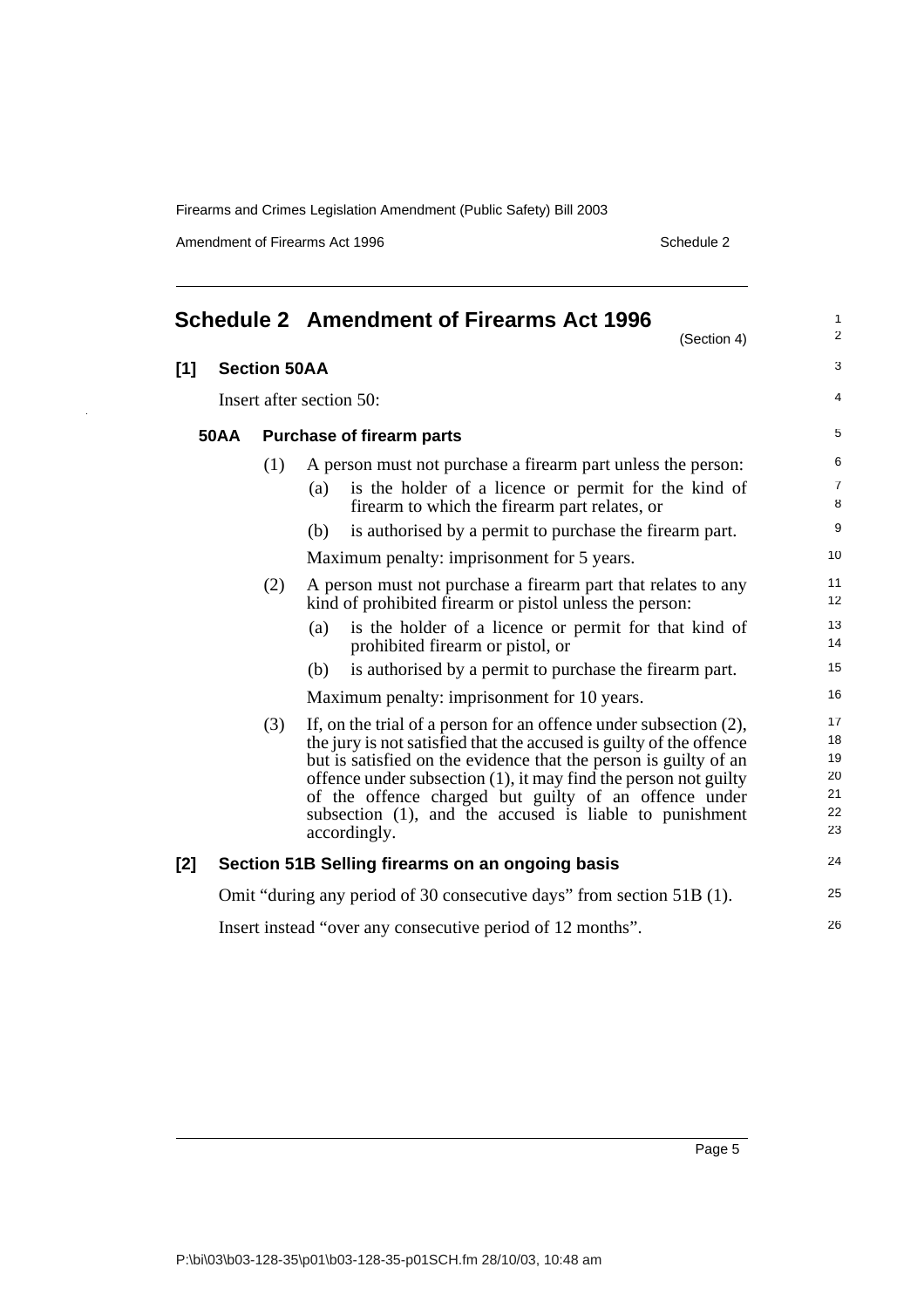| $[3]$ |                                                      |     | Sections 51BA and 51BB                                                                                                                                                                                                                                                                  | 1                          |
|-------|------------------------------------------------------|-----|-----------------------------------------------------------------------------------------------------------------------------------------------------------------------------------------------------------------------------------------------------------------------------------------|----------------------------|
|       | Insert after section 51B:                            |     |                                                                                                                                                                                                                                                                                         |                            |
|       | <b>51BA</b><br>Restrictions on sale of firearm parts |     |                                                                                                                                                                                                                                                                                         | 3                          |
|       |                                                      | (1) | A person <i>(the seller)</i> must not sell, or knowingly take part in<br>the sale of, a firearm part to another person <i>(the purchaser)</i><br>unless:                                                                                                                                | 4<br>5<br>6                |
|       |                                                      |     | (a)<br>the seller is authorised by a licence or permit to sell the<br>firearm part, and                                                                                                                                                                                                 | $\overline{7}$<br>8        |
|       |                                                      |     | the purchaser is the holder of a licence or permit for the<br>(b)<br>kind of firearm to which the firearm part relates, and                                                                                                                                                             | 9<br>10                    |
|       |                                                      |     | the purchaser's licence or permit has been produced to,<br>(c)<br>and inspected by, the seller.                                                                                                                                                                                         | 11<br>12                   |
|       |                                                      |     | Maximum penalty: imprisonment for 5 years.                                                                                                                                                                                                                                              | 13                         |
|       |                                                      | (2) | A person <i>(the seller)</i> must not sell, or knowingly take part in<br>the sale of, a firearm part to another person <i>(the purchaser)</i> ,<br>being a firearm part that relates to any kind of prohibited<br>firearm or pistol, unless:                                            | 14<br>15<br>16<br>17       |
|       |                                                      |     | the seller is authorised by a licence or permit to sell the<br>(a)<br>firearm part, and                                                                                                                                                                                                 | 18<br>19                   |
|       |                                                      |     | the purchaser is the holder of a licence or permit for that<br>(b)<br>kind of prohibited firearm or pistol, and                                                                                                                                                                         | 20<br>21                   |
|       |                                                      |     | the purchaser's licence or permit has been produced to,<br>(c)<br>and inspected by, the seller.                                                                                                                                                                                         | 22<br>23                   |
|       |                                                      |     | Maximum penalty: imprisonment for 10 years.                                                                                                                                                                                                                                             | 24                         |
|       |                                                      | (3) | For the purposes of this section, a person <i>takes part in</i> the sale<br>of a firearm part if:                                                                                                                                                                                       | 25<br>26                   |
|       |                                                      |     | (a)<br>the person takes, or participates in, any step, or causes<br>any step to be taken, in the process of that sale, or                                                                                                                                                               | 27<br>28                   |
|       |                                                      |     | (b)<br>the person provides or arranges finance for any step in<br>that process, or                                                                                                                                                                                                      | 29<br>30                   |
|       |                                                      |     | the person provides the premises in which any step in<br>(c)<br>that process is taken, or suffers or permits any step in<br>that process to be taken in premises of which the person<br>is the owner, lessee or occupier or of which the person<br>has the care, control or management. | 31<br>32<br>33<br>34<br>35 |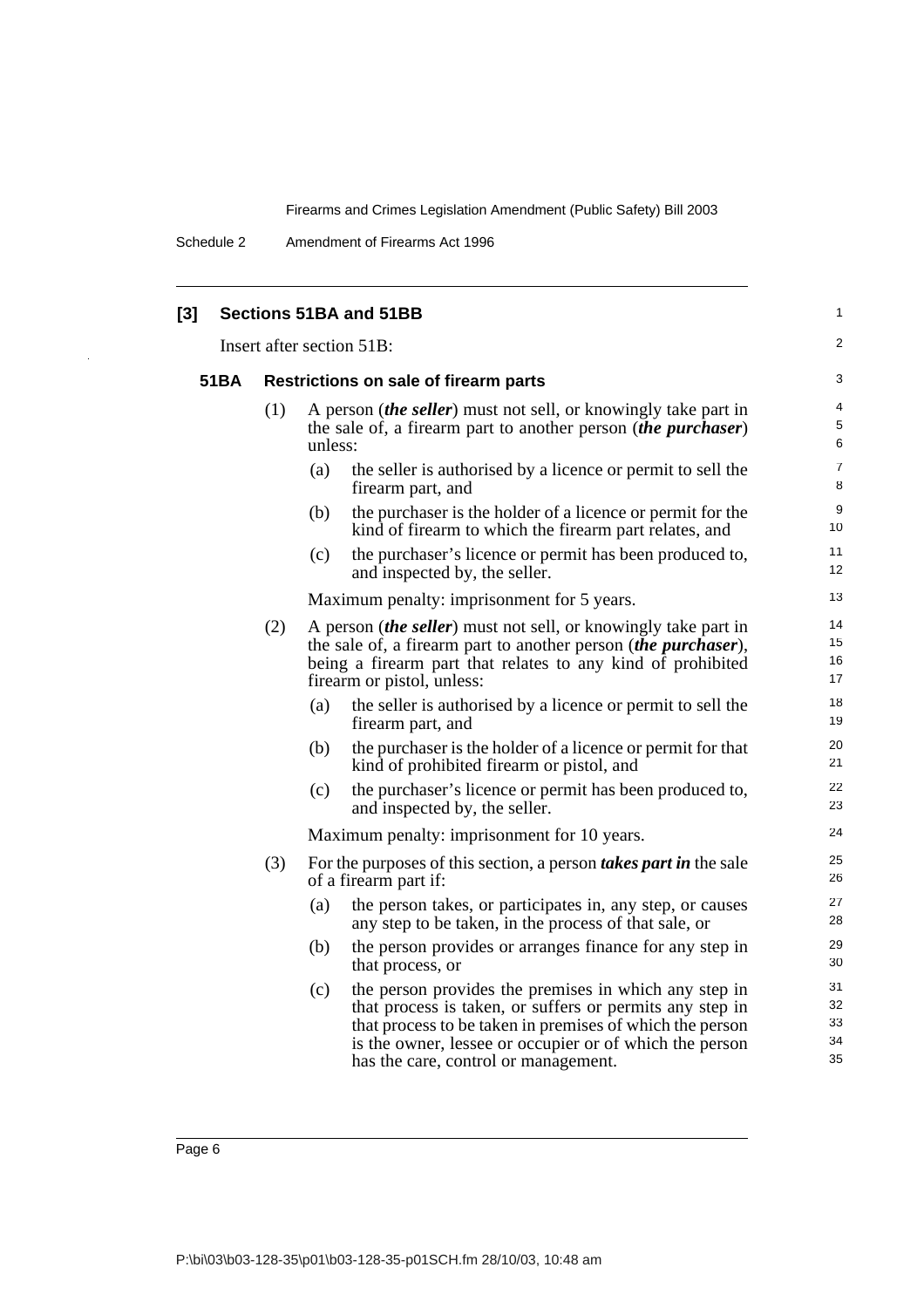Amendment of Firearms Act 1996 Schedule 2

(4) If, on the trial of a person for an offence under subsection (2), the jury is not satisfied that the accused is guilty of the offence but is satisfied on the evidence that the person is guilty of an offence under subsection (1), it may find the person not guilty of the offence charged but guilty of an offence under subsection (1), and the accused is liable to punishment accordingly. **51BB Selling firearm parts on an ongoing basis** (1) A person must not contravene section 51BA on 3 or more separate occasions over any consecutive period of 12 months. Maximum penalty: imprisonment for 20 years. (2) For the purposes of this section, the sale of more than one firearm part to any person on a single occasion does not, in itself, constitute more than one occasion. (3) If, on the trial of a person for an offence under this section, more than 3 occasions of selling a firearm part are relied on as evidence of commission of the offence, all the members of the jury must be satisfied as to the same 3 occasions in order to find the person guilty of the offence. (4) If, on the trial of a person for an offence under this section, the jury is not satisfied that the offence is proven but is satisfied that the person has, in respect of any of the occasions relied on as evidence of commission of the offence under this section, committed an offence under section 51BA, the jury may acquit the person of the offence charged and find the person guilty of an offence under section 51BA, and the person is liable to punishment accordingly. (5) A person who has been convicted of an offence under this section is not liable to be convicted: (a) of an offence under section 51BA, or (b) of a separate offence under this section, on the same, or substantially the same, facts as those relied on as evidence of commission of the offence in respect of which the person has been convicted. (6) A person who has been acquitted of an offence under this section is not liable to be convicted: (a) except as provided by subsection (4)—of an offence under section 51BA, or 1  $\overline{2}$ 3 4 5 6 7 8 9 10 11 12 13 14 15 16 17 18 19  $20$ 21 22 23 24 25 26 27 28 29 30 31 32 33 34 35 36 37 38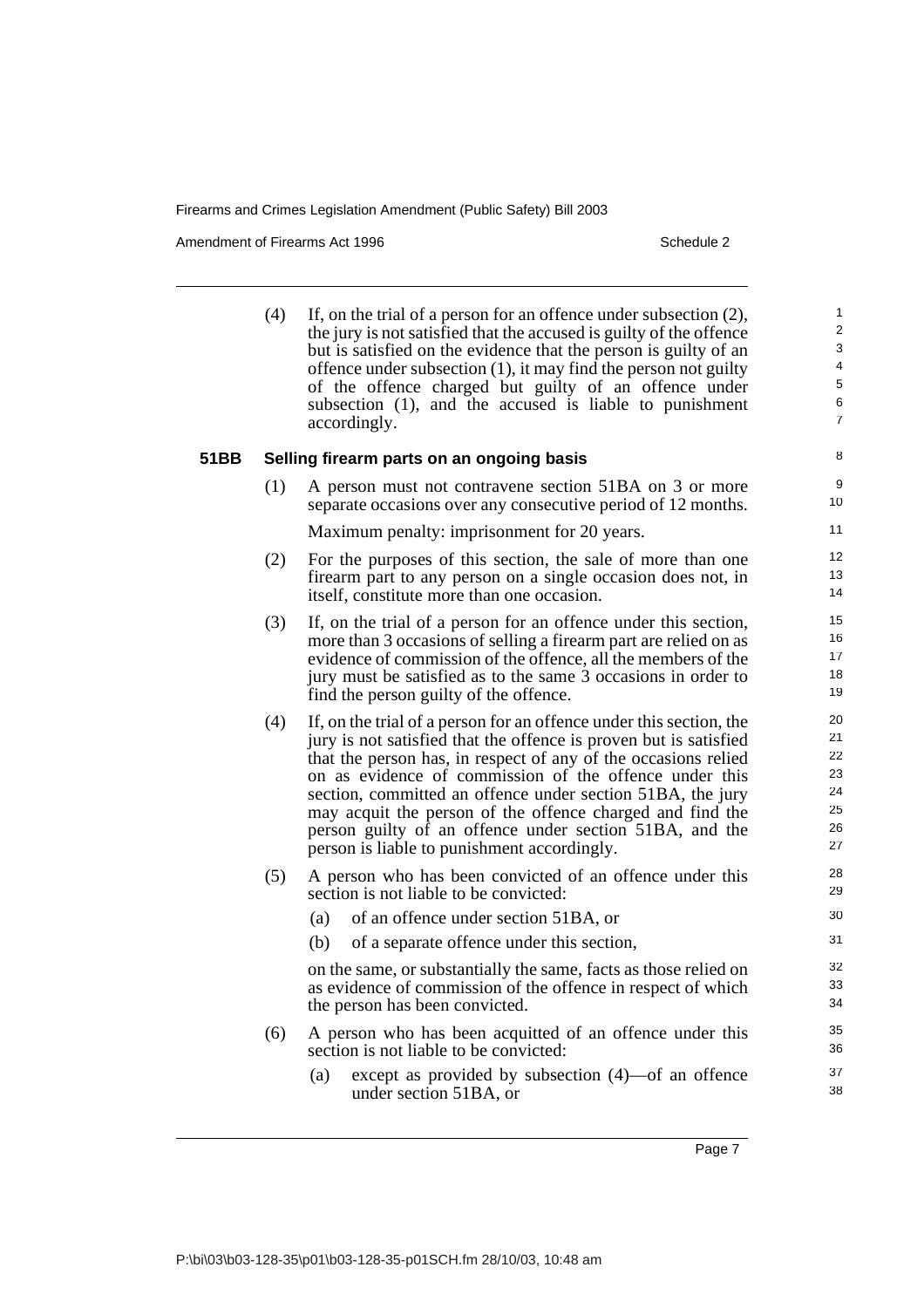|     |     |                    | of a separate offence under this section,<br>(b)                                                                                                                                                                                                                                                                                                                                                                                           | $\mathbf{1}$                     |
|-----|-----|--------------------|--------------------------------------------------------------------------------------------------------------------------------------------------------------------------------------------------------------------------------------------------------------------------------------------------------------------------------------------------------------------------------------------------------------------------------------------|----------------------------------|
|     |     |                    | on the same, or substantially the same, facts as those relied on<br>as evidence of commission of the offence in respect of which<br>the person has been acquitted.                                                                                                                                                                                                                                                                         | $\overline{2}$<br>3<br>4         |
|     |     | (7)                | A person who has been:                                                                                                                                                                                                                                                                                                                                                                                                                     | 5                                |
|     |     |                    | convicted of an offence under section 51BA, or<br>(a)                                                                                                                                                                                                                                                                                                                                                                                      | 6                                |
|     |     |                    | acquitted of such an offence,<br>(b)                                                                                                                                                                                                                                                                                                                                                                                                       | $\overline{7}$                   |
|     |     |                    | is not liable to be convicted of an offence under this section<br>on the same, or substantially the same, facts as those relied on<br>as evidence of commission of the offence under section<br>51BA.                                                                                                                                                                                                                                      | 8<br>9<br>10<br>11               |
|     |     | (8)                | Subject to subsections $(5)$ and $(6)$ , this section does not:                                                                                                                                                                                                                                                                                                                                                                            | 12                               |
|     |     |                    | remove the liability of any person to be convicted of an<br>(a)<br>offence under section 51BA, or                                                                                                                                                                                                                                                                                                                                          | 13<br>14                         |
|     |     |                    | affect the punishment that may be imposed for any such<br>(b)<br>offence.                                                                                                                                                                                                                                                                                                                                                                  | 15<br>16                         |
| [4] |     |                    | Section 71 Misuse of licences and permits                                                                                                                                                                                                                                                                                                                                                                                                  | 17                               |
|     |     |                    | Omit section 71 (b).                                                                                                                                                                                                                                                                                                                                                                                                                       | 18                               |
| [5] |     |                    | Section 71, note                                                                                                                                                                                                                                                                                                                                                                                                                           | 19                               |
|     |     |                    | Insert at the end of the section:                                                                                                                                                                                                                                                                                                                                                                                                          | 20                               |
|     |     |                    | Note. It is an offence under section 300 (1) of the Crimes Act 1900 to<br>make a false instrument (such as a forged or fraudulently altered<br>firearms licence) with the intention that it will be used by somebody to<br>induce another person to accept it as genuine and (because of that<br>acceptance) to do (or not do) some act to that other person's prejudice.<br>The penalty for such an offence is imprisonment for 10 years. | 21<br>22<br>23<br>24<br>25<br>26 |
| [6] |     | <b>Section 71A</b> |                                                                                                                                                                                                                                                                                                                                                                                                                                            | 27                               |
|     |     |                    | Insert after section 71:                                                                                                                                                                                                                                                                                                                                                                                                                   | 28                               |
|     | 71A | firearm            | Using forged or fraudulently altered licence or permit to obtain                                                                                                                                                                                                                                                                                                                                                                           | 29<br>30                         |
|     |     | (1)                | A person is guilty of an offence under this section if the<br>person uses a document that is, and that the person knows to<br>be, false, with the intention of obtaining a firearm.                                                                                                                                                                                                                                                        | 31<br>32<br>33                   |
|     |     |                    | Maximum penalty: imprisonment for 10 years.                                                                                                                                                                                                                                                                                                                                                                                                | 34                               |

Page 8

 $[5]$ 

**[6]**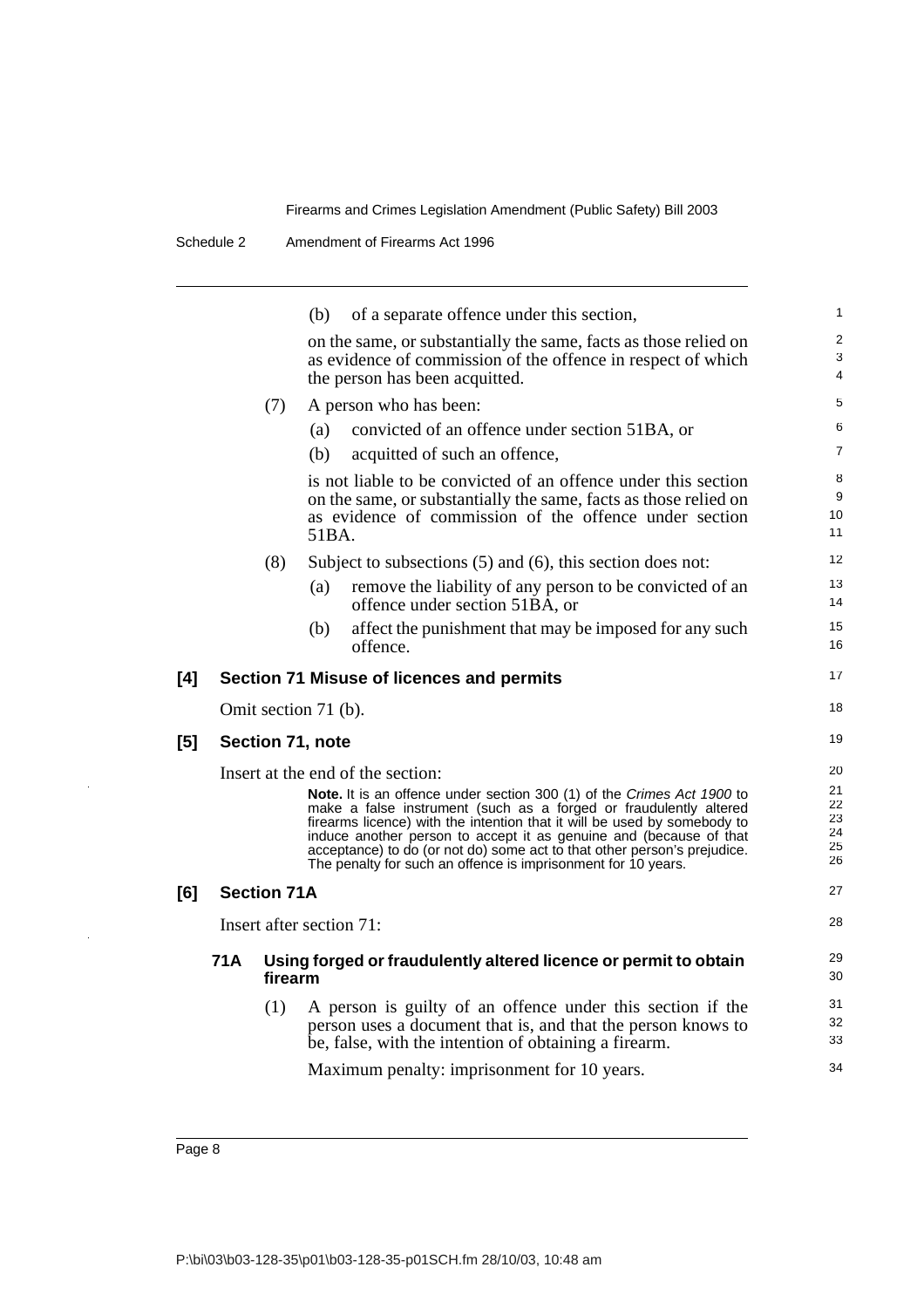Amendment of Firearms Act 1996 Schedule 2

i.

 $\ddot{\phantom{a}}$ 

|       | (2)                             | (a)<br>(b)<br>(c) | For the purposes of this section, a document is false if it<br>purports to be a licence or permit authorising the person who<br>is using it to possess a firearm but is in fact:<br>not a licence or permit, or<br>a licence or permit that has been altered in any respect<br>by a person who was not authorised to make the<br>alteration, or<br>a licence or permit that has been issued to another<br>person.                                                                   | 1<br>$\overline{\mathbf{c}}$<br>3<br>4<br>5<br>6<br>7<br>8<br>9 |
|-------|---------------------------------|-------------------|-------------------------------------------------------------------------------------------------------------------------------------------------------------------------------------------------------------------------------------------------------------------------------------------------------------------------------------------------------------------------------------------------------------------------------------------------------------------------------------|-----------------------------------------------------------------|
| $[7]$ |                                 |                   | <b>Section 84 Proceedings for offences</b>                                                                                                                                                                                                                                                                                                                                                                                                                                          | 10                                                              |
|       |                                 |                   | Omit section 84 (2). Insert instead:                                                                                                                                                                                                                                                                                                                                                                                                                                                | 11                                                              |
|       | (2)                             |                   | An offence under section 7, 36, 43, 44A, 50, 50AA, 50A (1),<br>51 (1) or (2), 51A, 51BA, 51D (1), 51E, 58 (2), 62, 63, 64, 66,<br>70, 71A, 72 (1) or 74 may be prosecuted on indictment.<br>However, Chapter 5 of the Criminal Procedure Act 1986<br>(which relates to the summary disposal of certain indictable<br>offences unless an election is made by the prosecution to<br>proceed on indictment) applies to and in respect of an offence<br>referred to in this subsection. | 12<br>13<br>14<br>15<br>16<br>17<br>18<br>19                    |
| [8]   | <b>Section 84 (3)</b>           |                   |                                                                                                                                                                                                                                                                                                                                                                                                                                                                                     | 20                                                              |
|       | Insert ", 51BB" after "51B".    |                   |                                                                                                                                                                                                                                                                                                                                                                                                                                                                                     | 21                                                              |
| [9]   | <b>Section 87 Evidence</b>      |                   |                                                                                                                                                                                                                                                                                                                                                                                                                                                                                     | 22                                                              |
|       |                                 |                   | Omit "(or by a person holding an office prescribed by the regulations)".                                                                                                                                                                                                                                                                                                                                                                                                            | 23                                                              |
| [10]  |                                 |                   | <b>Schedule 3 Savings and transitional provisions</b>                                                                                                                                                                                                                                                                                                                                                                                                                               | 24                                                              |
|       | Insert after clause $1(1)(d)$ : | (e)               | the Firearms and Crimes Legislation Amendment<br>( <i>Public Safety</i> ) Act 2003, to the extent that it amends<br>this Act.                                                                                                                                                                                                                                                                                                                                                       | 25<br>26<br>27<br>28                                            |
|       |                                 |                   |                                                                                                                                                                                                                                                                                                                                                                                                                                                                                     |                                                                 |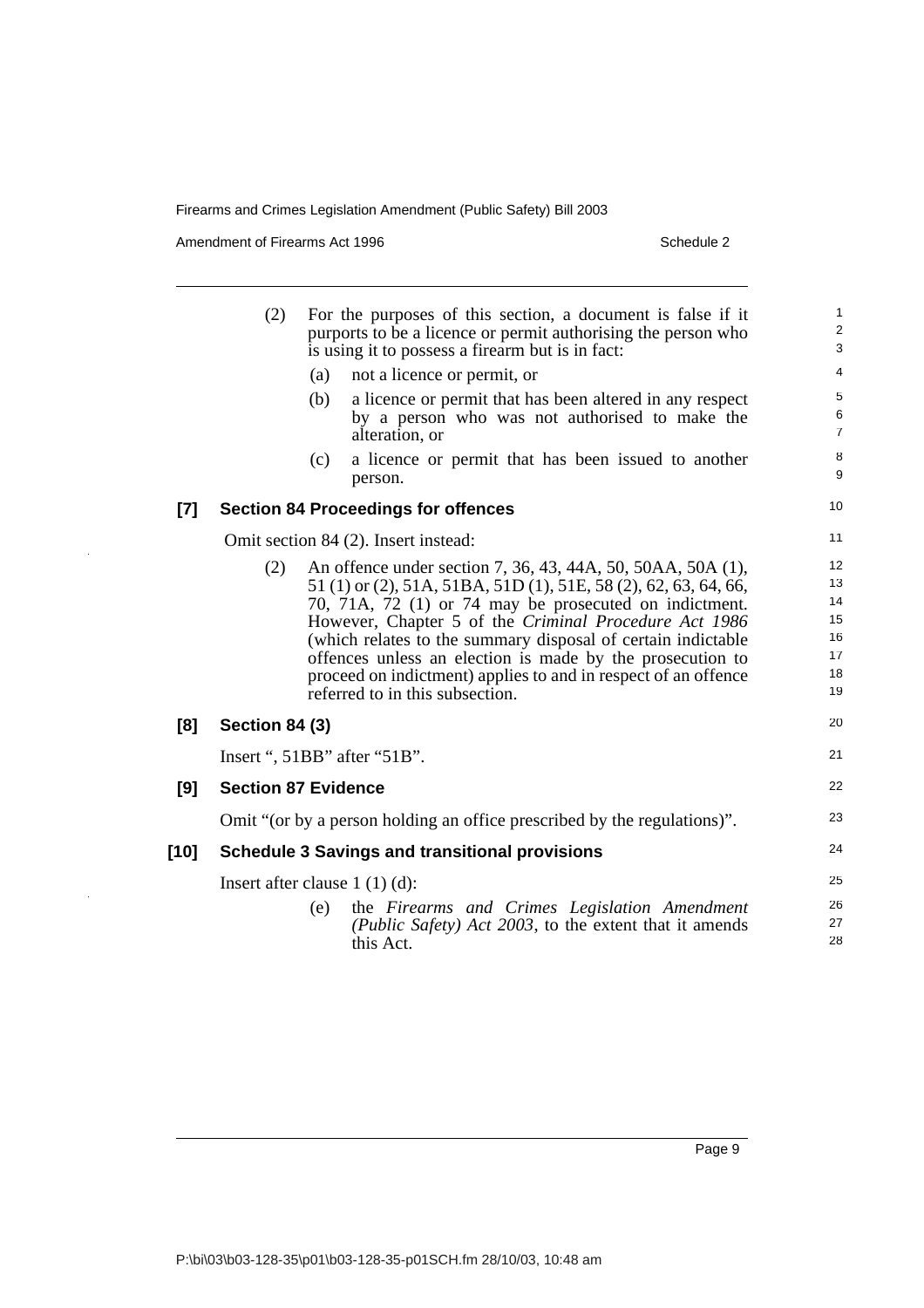Schedule 2 Amendment of Firearms Act 1996

#### **[11] Schedule 3, Part 6** Insert after Part 5: **Part 6 Provisions consequent on enactment of Firearms and Crimes Legislation Amendment (Public Safety) Act 2003 23 Operation of amendment to section 51B** For the purposes of section 51B (as amended by Schedule 2 [2] to the *Firearms and Crimes Legislation Amendment (Public Safety) Act 2003*), a consecutive period of 12 months may include a period part of which occurs before the commencement of that amendment so long as that part period 1 2 3 4 5 6 7 8 9 10 11

12

does not exceed 30 days.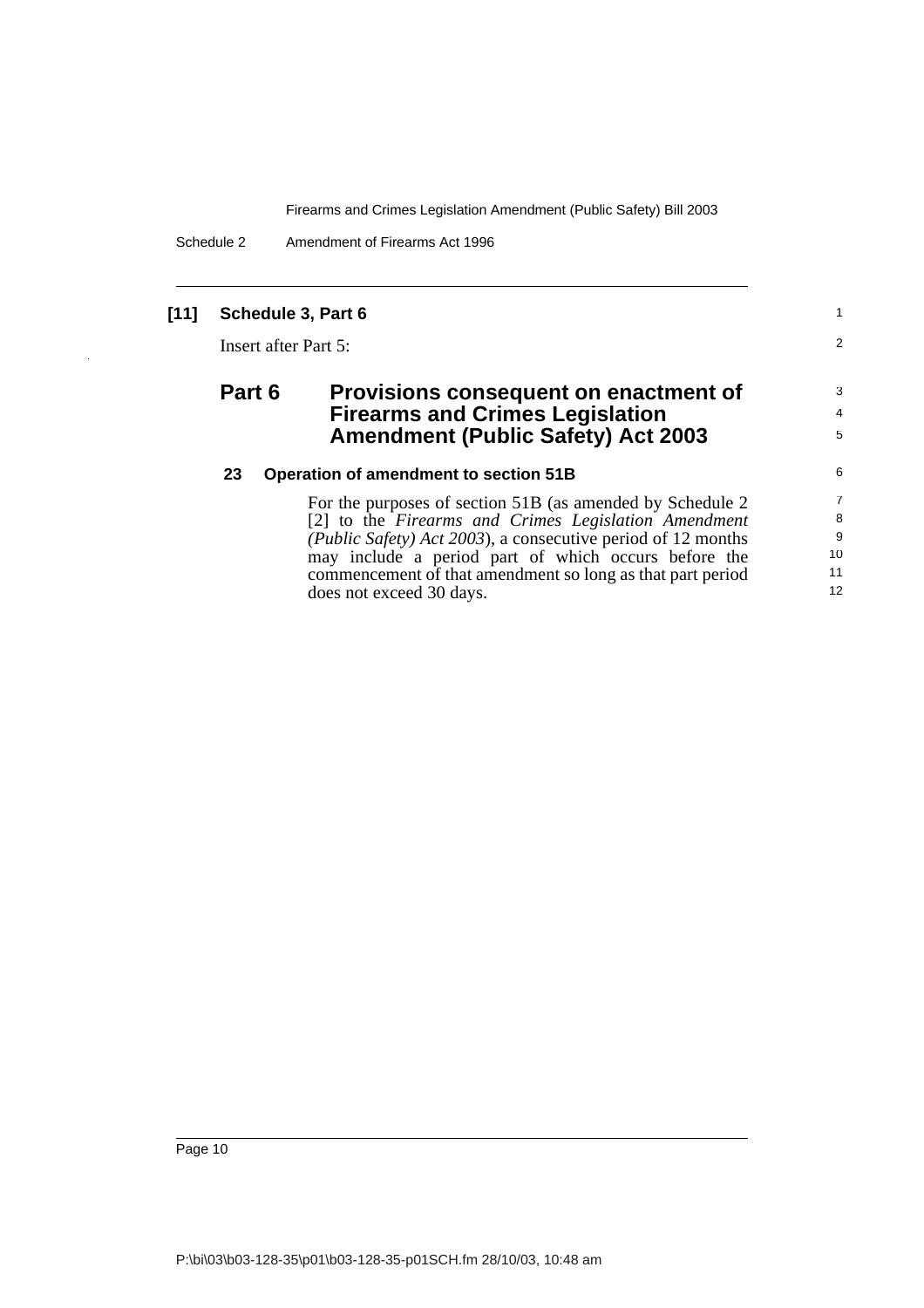Amendment of other legislation Schedule 3

<span id="page-16-0"></span>

|       |    | Schedule 3 Amendment of other legislation<br>(Section 5)                                                                                                                                                                                                               | $\mathbf{1}$<br>$\sqrt{2}$ |
|-------|----|------------------------------------------------------------------------------------------------------------------------------------------------------------------------------------------------------------------------------------------------------------------------|----------------------------|
| 3.1   |    | Criminal Procedure Act 1986 No 209                                                                                                                                                                                                                                     | 3                          |
| [1]   |    | Section 268 Maximum penalties for Table 2 offences                                                                                                                                                                                                                     | 4                          |
|       |    | Omit "or 93H" from section 268 (2) (e). Insert instead ", 93H or 93I".                                                                                                                                                                                                 | 5                          |
| $[2]$ |    | Section 268 (2) (e1)                                                                                                                                                                                                                                                   | 6                          |
|       |    | Omit the paragraph. Insert instead:                                                                                                                                                                                                                                    | $\overline{7}$             |
|       |    | (e1)<br>for an offence under section $7, 36, 43, 44A, 50, 50AA$ ,<br>50A (1), 51 (1) or (2), 51A, 51BA, 51D (1), 51E, 58 (2),<br>62, 63, 64, 66, 70, 71A, 72(1) or 74 of the Firearms Act<br>1996—imprisonment for 2 years, or a fine of 50 penalty<br>units, or both, | 8<br>9<br>10<br>11<br>12   |
| $[3]$ |    | Schedule 1 Indictable offences triable summarily                                                                                                                                                                                                                       | 13                         |
|       |    | Insert "154D," after "154C," in clause 9 of Table 1.                                                                                                                                                                                                                   | 14                         |
| [4]   |    | Schedule 1, Table 2                                                                                                                                                                                                                                                    | 15                         |
|       |    | Omit "or 93H" from clause 6. Insert instead ", 93H or 93I".                                                                                                                                                                                                            | 16                         |
| [5]   |    | Schedule 1, Table 2                                                                                                                                                                                                                                                    | 17                         |
|       |    | Omit clause 7. Insert instead:                                                                                                                                                                                                                                         | 18                         |
|       | 7  | <b>Firearms Act 1996</b>                                                                                                                                                                                                                                               | 19                         |
|       |    | An offence under section 7, 36, 43, 44A, 50, 50AA, 50A (1),<br>51 (1) or (2), 51A, 51BA, 51D (1), 51E, 58 (2), 62, 63, 64, 66,<br>70, 71A, 72 (1) or 74 of the Firearms Act 1996.                                                                                      | 20<br>21<br>22             |
| 3.2   |    | <b>Firearms (General) Regulation 1997</b>                                                                                                                                                                                                                              | 23                         |
| [1]   |    | <b>Clause 14</b>                                                                                                                                                                                                                                                       | 24                         |
|       |    | Omit the clause. Insert instead:                                                                                                                                                                                                                                       | 25                         |
|       | 14 | Requirement to notify Commissioner of address where<br>firearms are kept                                                                                                                                                                                               | 26<br>27                   |
|       |    | (1)<br>The holder of a licence or permit must, within 7 days of<br>acquiring any firearm, notify the Commissioner in writing of:<br>the address of the premises on which the firearm is to be<br>(a)<br>kept when not actually being used, and                         | 28<br>29<br>30<br>31       |